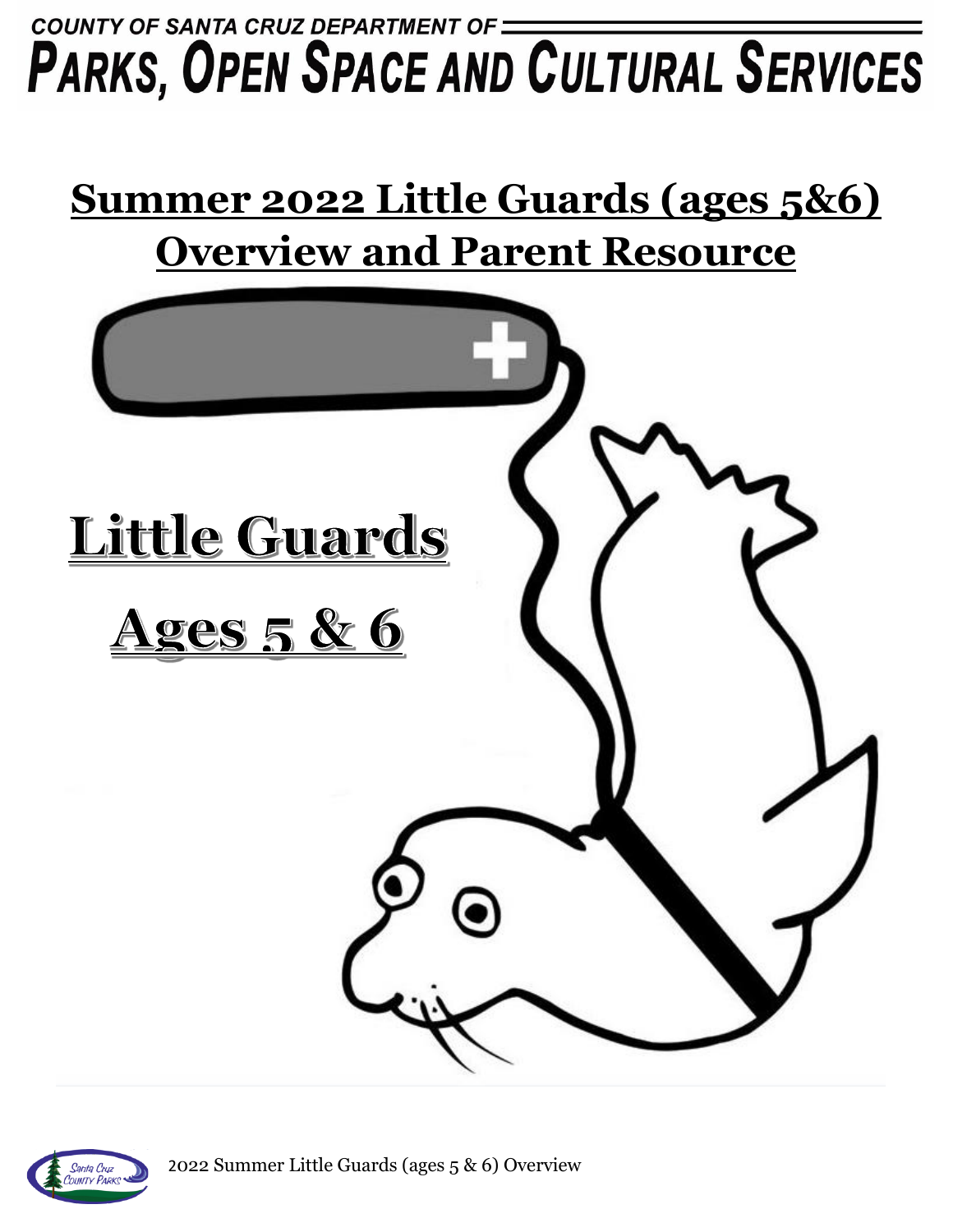#### **PROGRAM OVERVIEW**

The Santa Cruz County Parks Little Guard program will provide your child with an understanding of the skills required to become aquatically proficient by emphasizing fun and physical fitness through a variety of activities but specifically aimed at children ages  $5 \& 6$ . All the sessions will consist of conditioning activities on land, swimming lessons and activities either in the Warm Water Pool or Splash Down pool (both heated to 88 degrees), lifeguard demonstrations and special activity days.

#### **Session Dates and Hours of Operation**

#### **Morning Sessions**:

Session One: June  $6^{th}$  – June  $24^{th}$ , 9am – 1pm,  $26072$ Session Two: June 27th – July 15th\*, 9am -1pm**, [26073](https://anc.apm.activecommunities.com/santacruzcountyparks/activity/search/detail/21077?onlineSiteId=0&from_original_cui=true)** Session Three: July  $18<sup>th</sup>$  – August  $5<sup>th</sup>$ , 9am -1pm,  $26074$ 

#### **Afternoon Session**:

Session One: TBD Session Two: June  $27^{th}$  – July  $15^{th}$ ,  $2pm$  –  $5pm$ ,  $26076$ Session Three: July  $18<sup>th</sup>$  – August  $5<sup>th</sup>$ ,  $2pm$  –  $5pm$ ,  $26077$ 

\*Programs will not meet on Monday, July 4th.

**Morning sessions** of the program begin at 9AM and end at 1PM. Participants may not arrive earlier than 8:45AM prior to the start of program each day.

**Afternoon sessions** of the program begin at 2PM and end at 5PM. Participants may not arrive earlier than 1:45PM prior to the start of program each day.

#### **Enrollment Totals**

Each morning and afternoon session will have 25 participants total.

#### **Registration**

Registration for all sessions will open online and over the phone **Saturday, April 9th**, **at 8am**.

We strongly encourage online registration, programs fill quickly.

Over the phone registration opens at the same time as online registration.

**All registrations will take place online or over the phone. In person registration will not be available.**

**Registration will be limited to 1 session per individual.**

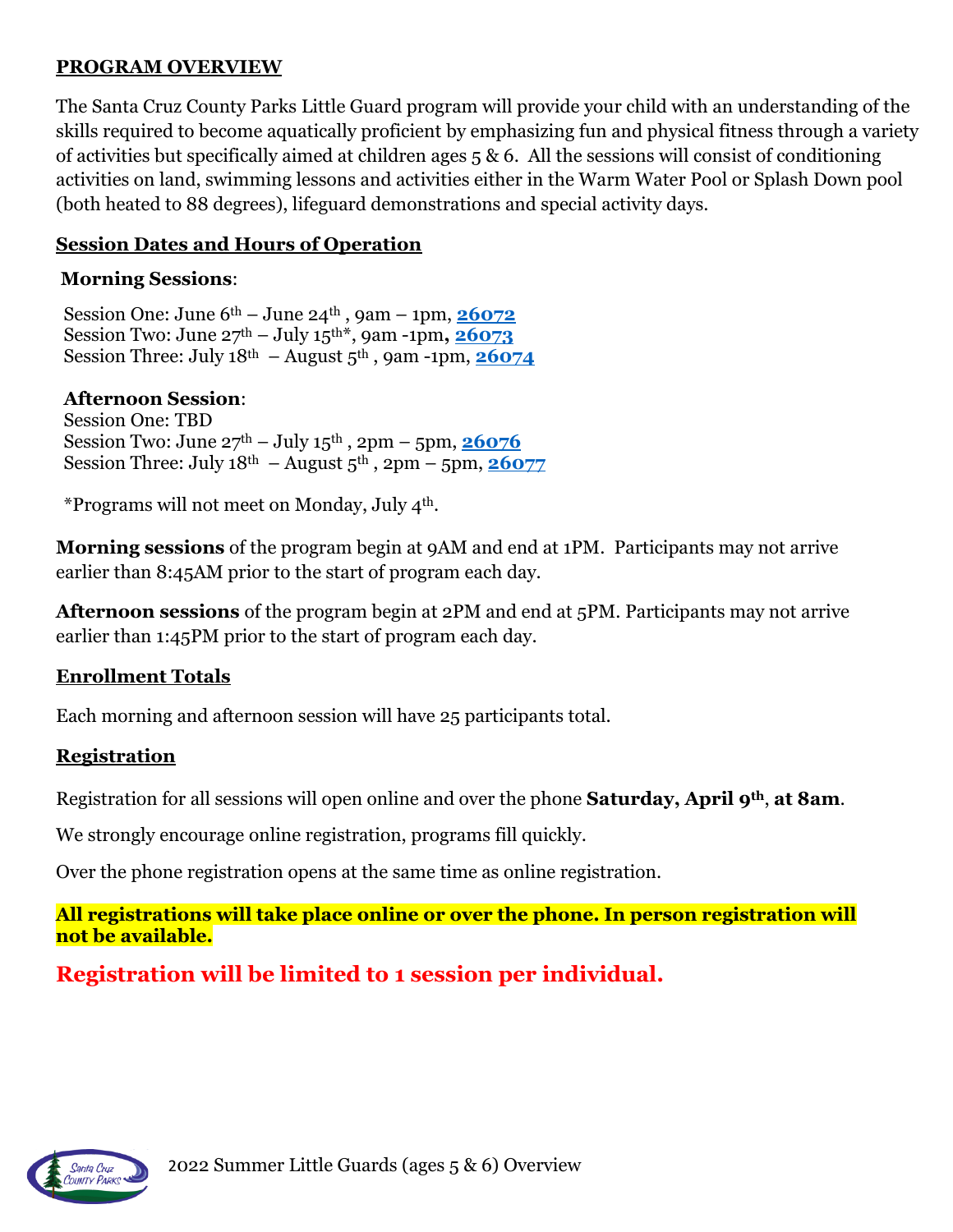#### **Enrollment Fees** (Resident/Non-Resident\*)

|                | <b>Session 1</b> | <b>Session 2*</b> | <b>Session 3</b> |
|----------------|------------------|-------------------|------------------|
| $AM$ (9am-1pm) | $$480/\$528$     | \$448/\$493       | $$480/\$528$     |
| $PM(2pm-5pm)$  | $$360/\$396$     | $\$336/\$372$     | \$360/\$396      |

\*Participants who live within an unincorporated area of the County such as Live Oak qualify for resident fees.

\*Participants that live outside of SC County or within the city limits of Capitola, Santa Cruz, Scotts Valley, or Watsonville are considered non-residents.

\*Session 2 enrollment fees discounted due to there being no program on 7/4.

## **Sibling Discount**

15% sibling discount(s) available for any siblings registered in any combination of session(s) Discount applies additional registration(s) of a lower amount.

## **Refund/ Cancelation Policy**

- More than 3 weeks prior to start of the program a \$50.00 cancellation fee
- Less than 3 weeks prior to start of program 50% cancellation fee. After the 2nd day of the program refunds or credits will not be given
- Refunds will be issued for any COVID related closures or suspensions to camp.
- There are no refunds or credits for participants suspended or removed from the program for disciplinary reasons

## **AGE REQUIREMENTS**

Participants must be five or six years of age before the first day of the enrolled session.

## **The Physical Challenge**

Successful course completion requires physical activity. Sessions will include some strenuous exercise. If a medical condition or disability exists that might prevent participation in the activities, or there are questions about fully participating in the program, please contact us to discuss it before the program begins.

#### **To participate in this program, participants must be at least to the "Guppy" swim lesson level. This means that they are:**

- **Capable of fully submerging their faces and blowing bubbles repeatedly.**
- **Can float on front and back with or without support.**
- **Capable of kicking with or without support while floating on back or front.**

Swimming sessions occur daily between **45 – 60** minutes of swim lessons and swim coaching with half of the group at a time an instructors in the water. Please ensure that your child has goggles, an athletic

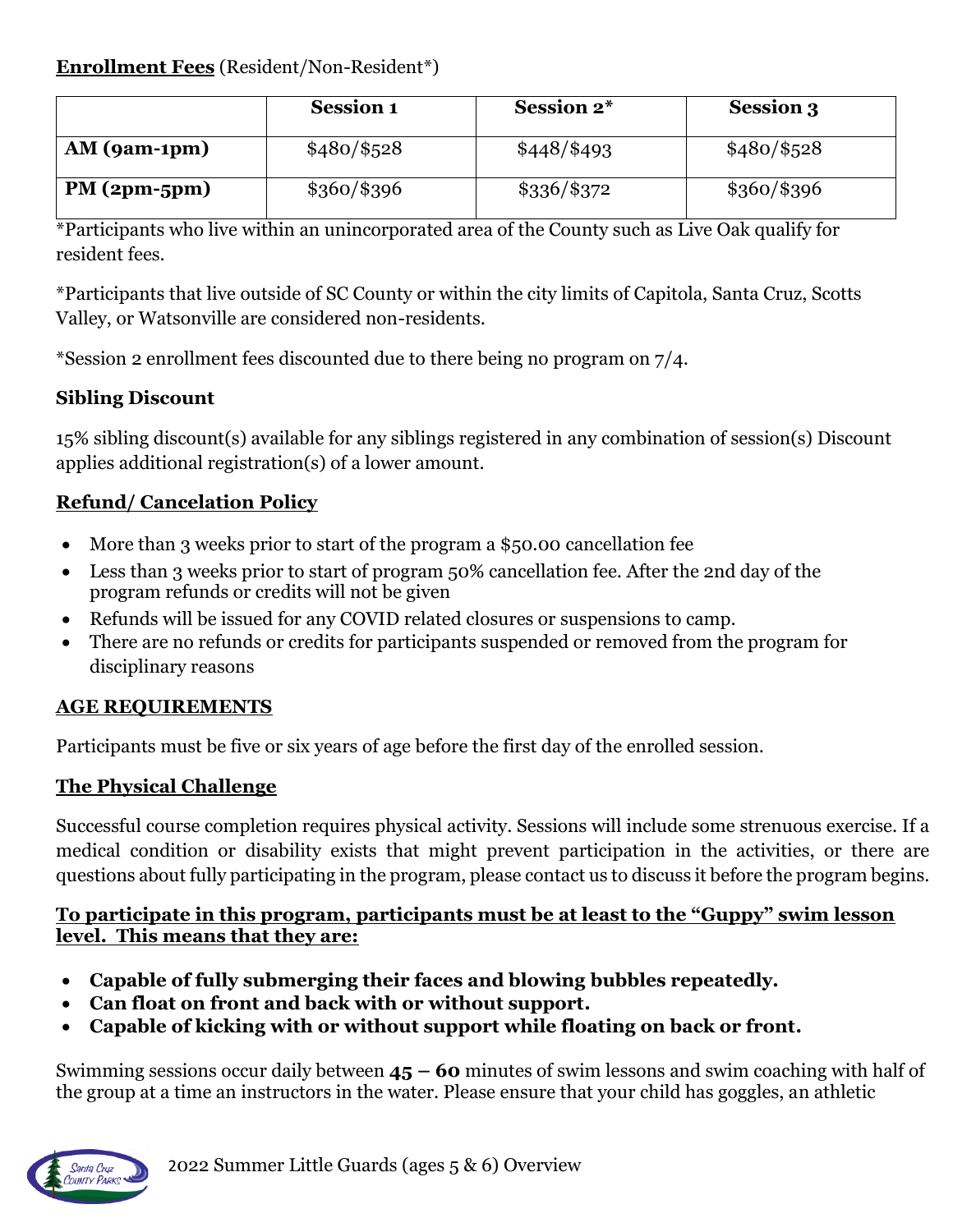swimsuit and maximum swim protection (i.e. rash guard and waterproof sunscreen) for these long swim sessions

## **Daily Requirements**

All participants are expected to be able to participate in all activities, unless they have notes from their parents saying otherwise. Participants should arrive on time, in uniform and prepared for both dryland and swimming activities.

#### **Uniform Requirements**

- Participant uniform consist of <u>red swim trunks or shorts</u>, program t-shirt, and closed toed shoes.
- Each participant will be given a program t-shirt with registration.
- Program hoodies and sweats will be on sale at the swim center as well as additional program t-shirts.

Participants must bring the following items to program every day:

- Red swimsuit, towel, warm clothing, closed toed athletic shoes
- Lunch, snacks and lots of water
- Sunscreen, goggles, and a hat
- Optional items are rash guards and wetsuit tops

## **Weekly Calendar and Programing**

Staff will distribute a weekly calendar each Monday of the session. The calendar will provide information on that week's special activities and/or field trips and important upcoming information parents need to be aware of.

Program highlights include daily water paly and swim lessons, kayak and paddleboard use, and a beach day field trip.

## **Drop off and Pick Up Procedure**

Our goal is to limit outside adult to youth interaction beyond the site staff and participating children. We greatly appreciate your support in helping our staff team implement an efficient check-in and check-out system. Parents/guardians or others designated to pick up your child must present a valid photo ID at check-out.

## **Important Reminders!**

- **Early Pick Ups**  Please provide advanced notice if you would like to pick up your child early from the program.
- **Lost and Found –** There is a lost and found bin located at the camp courty are against the green fence. Any clothing, shoes, lunch bags, or other miscellaneous personal belongings that are left on the pool deck may be placed in the lost and found bin at the end of the day by one of the camp instructors.